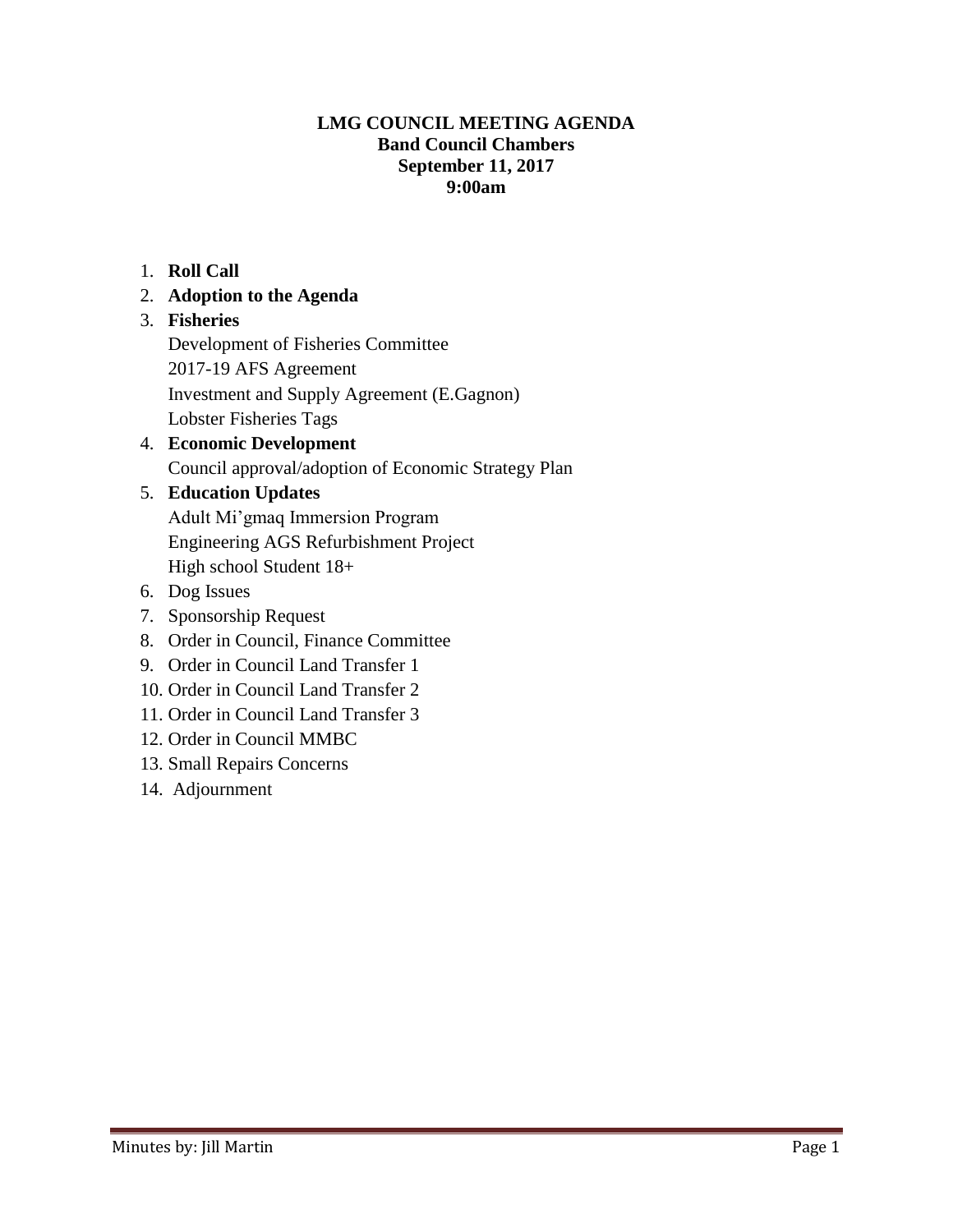# **1. Roll Call**

# **LMG COUNCIL ATTENDEES:**

Chief Darcy Gray Councillor Annette Barnaby Councillor Lloyd Alcon Councillor Sky Metallic Councillor Calvin Barnaby Councillor Gordon Isaac Jr. Councillor Kevin Methot Councillor John Murvin Vicaire Councillor Lorna Sook Councillor Sheila Swasson Councillor Chris Wysote

# **Absent:**

Councillor Wendell Metallic (Sick Leave) Councillor Dr. Cathy Martin (Work Gesgapegiaq)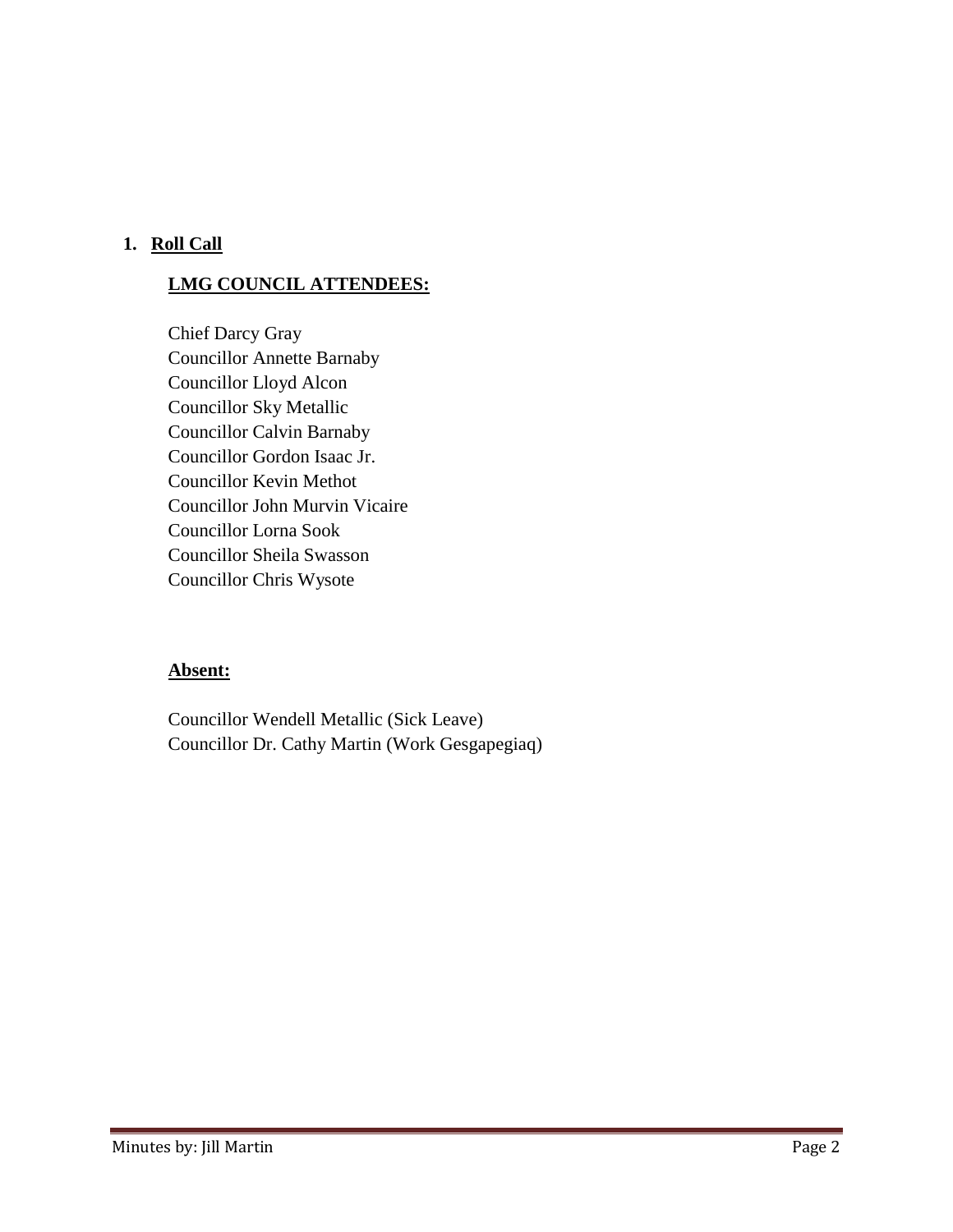# **2. Adoption of the Agenda**

Council made a motion to accept the agenda.

Moved: Councillor Lorna Sook Second: Councillor Calvin Barnaby Passed

### **3. Fisheries**

The department of fisheries presented to council some of the projects they are working on.

*Development of Fisheries Committee:* A fisheries committee will be put into place, members of Listuguj had the opportunity to submit their applications for interest. Fisheries provided Chief and Council the opportunity to provide their input on selections.

*2017-2019 AFS Agreement:* The fisheries department presented to Council the update on the AFS agreement. It was indicated the agreement negotiation process is nearing an end. The agreement will be set for two years.

*Investment and Supply Agreement (E.Gagnon):* The investment and supply agreement (E.Gagnon) was presented to council; council did not approve the agreement as more discussions need to take place.

*Lobster Fisheries Tags:* It was indicated Lobster Fisheries Tags will be distributed on September 25, 2017.

### **4. Economic Development**

A motion was made to accept the Economic Development Strategic Plan.

Moved: Councillor Calvin Barnaby Second: Councillor John Murvin Vicaire Passed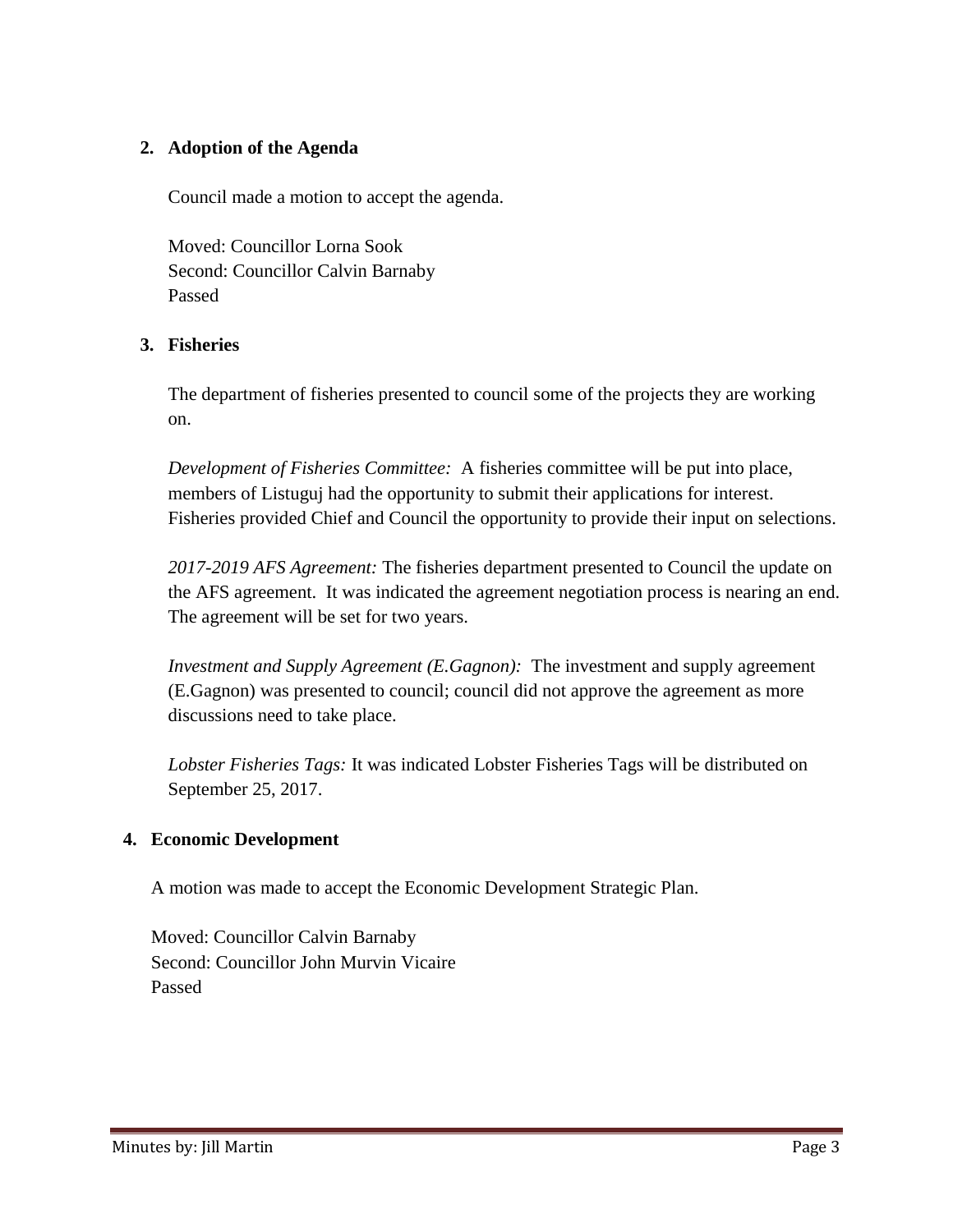#### **5. Education Update**

A motion was made to support the Adult Mi'gmaq Immersion Program financially, for a total of \$59,869.

Moved: Councillor Sky Metallic Second: Councillor John Murvin Vicaire Abstain: Councillor Lorna Sook Passed

Recommendations were provided to council for the AGS Refurbishment project regarding the architecture plan.

A motion was made to accept the recommendations.

Moved: Councillor Sky Metallic Second: Councillor Calvin Barnaby Passed

An update was given to the Council in regards to a pilot project for the High School Students 18+. This will allow changing the allocation of funds to students from "Income Assistance" to a "Participant Allowance". A motion was made to accept the pilot project.

Moved: Councillor Calvin Barnaby Second: Councillor Sheila Swasson Passed

#### **6. Dog Issues**

A community member presented concerns on the dog issues in Listuguj. It was indicated that Council will mandate the Senior Director of Operations to review the dog bylaw.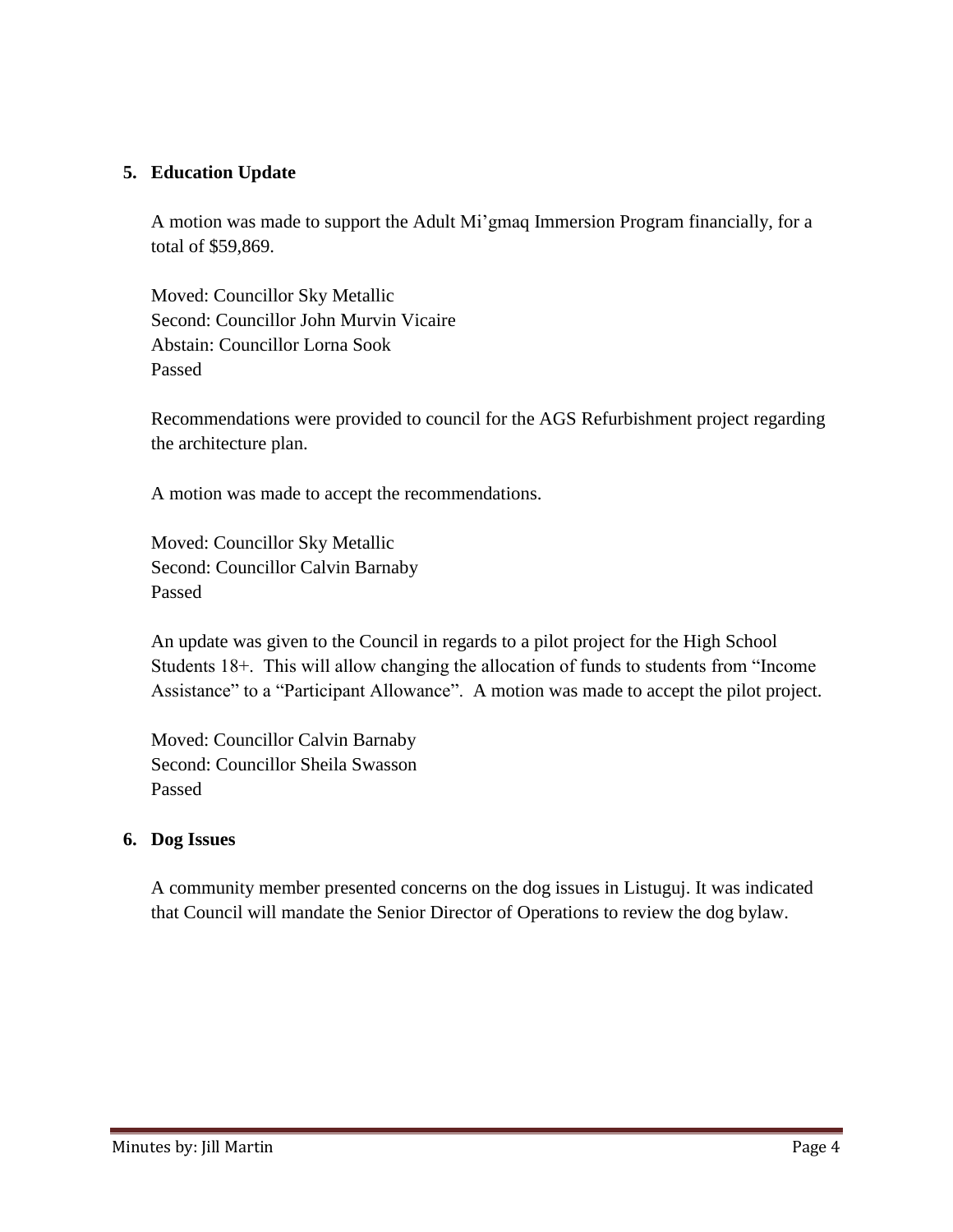#### **7. Sponsorship Request**

A motion was made to accept the sponsorship request to cover flight for NAIG coach.

Moved: Councillor Calvin Barnaby Second: Councillor Lorna Sook Passed

#### **8. Order in Council Finance Committee**

An Order in Council was presented to Chief and Council in regard to adding the Senior Accountant, Senior Director of Operations and the Accounting Technician to the Finance Committee.

Moved: Councillor Calvin Barnaby Second: Councillor Sky Metallic Passed

#### **9. Order in Council Land Transfer 1**

A motion was made to accept the Land Transfer for a community member.

Moved: Councillor Sheila Swasson Second: Councillor Lorna Sook Passed

### **10. Order in Council Land Transfer 2**

A motion was made to accept the Land Transfer for a community member.

Moved: Councillor Calvin Barnaby Second: Councillor Lorna Sook Passed

#### **11. Order in Council Land Transfer 3**

A motion was made to accept the Land Transfer for a community member.

Movcd: Councillor Sky Metallic Second: Councillor Calvin Barnaby Passed

### **12. Order in Council MMBC**